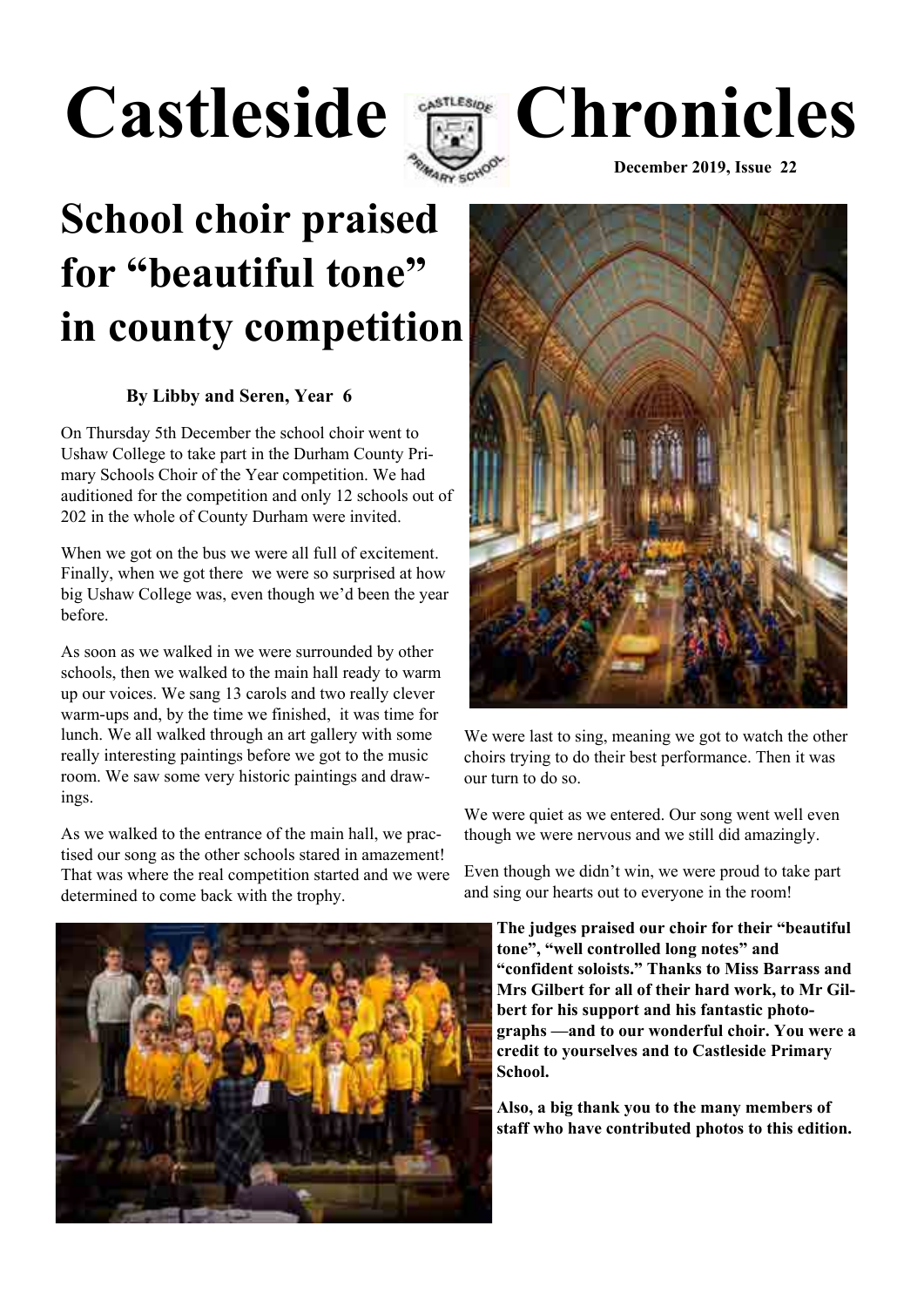





### **KEY DATES**

**Monday 16th December:** Key Stage 2 party, 1pm-3.15pm.

**Tuesday 17th December:** Key Stage 1 party, 1pm-3.15pm.

**Wednesday 18th December:** Christmas Jumper Day; Christmas Cabaret 2pm.

**Friday 20th December:** Christingle Service, St John the Evangelist; Christmas lunch in classes; Break up for Christmas.

**Tuesday 7th January:** School re-opens.

**Wednesday 15th January: PM** Whole school visit to Theatre Royal pantomime (oh, yes it is!)

**Wednesday 12th February:** 3.30-5.30 Parents evening (all classes).

**Thursday 13th February:** 4.00-6.00 Parents evening (Class 3). **Friday 14th February: Non-uniform day;** Break up for halfterm.

**Monday 24th February**: School re-opens.

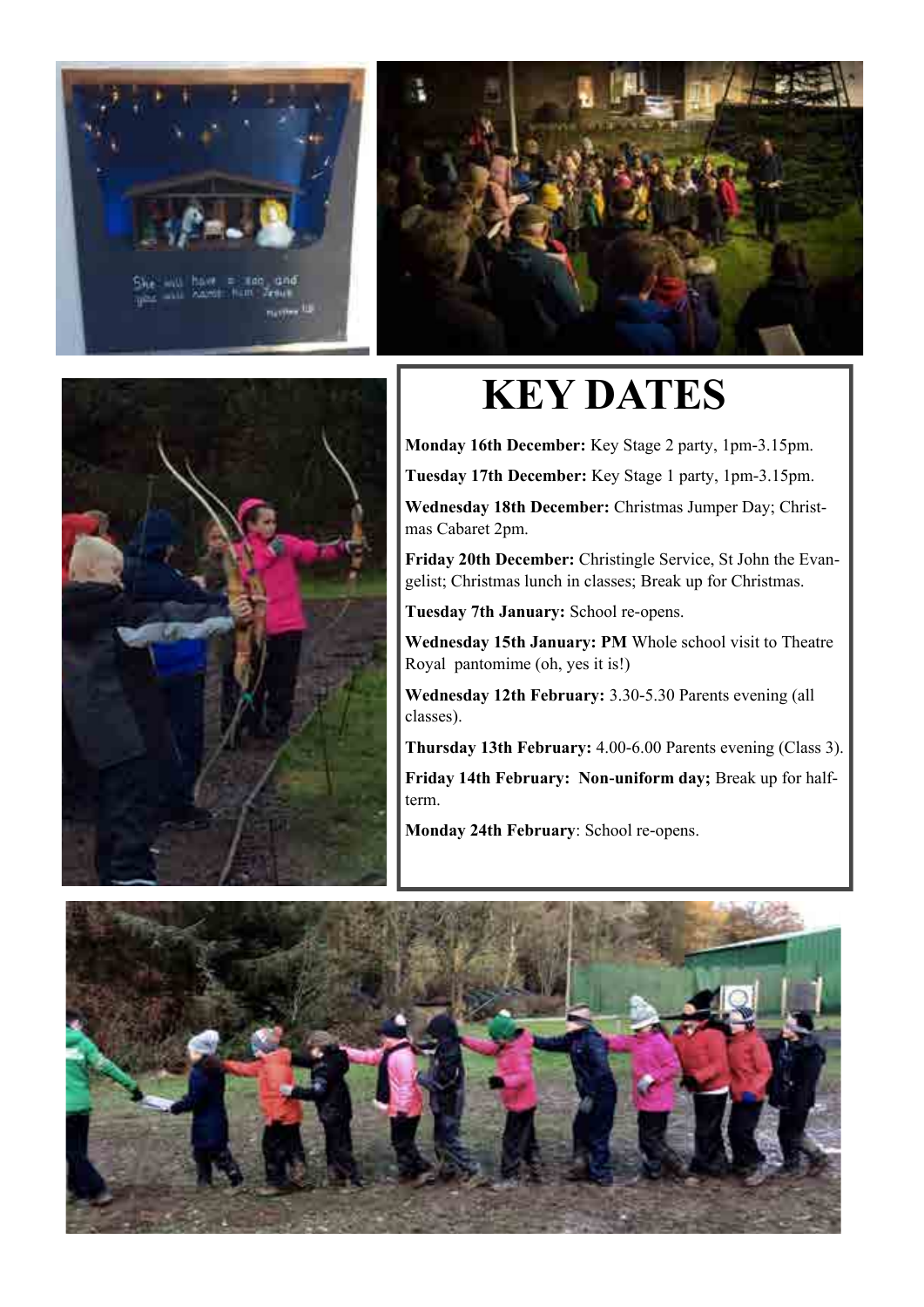## **The phenomenal Lights, Camel, Action 2 !**

### **By Leon, Year 6**

This year's school Nativity (Lights, Camel, Action 2) started with a jazzy song while the actors entered the spotlight. Then we had a very interesting introduction, followed by a flabbergasting hip-hop style song.

After each song, the three judges, Funky Camel, Caesar and the Sheep, would give their scores. Caesar almost always said, "Four." Some of the dance routines for the songs were phenomenal. This really impressed me.

The way the Key Stage 1 children remembered their lines was impressive. Overall, the Key Stage 1 actors and the Class 3 singers did a great job working through what they



had to. How they executed it was phenomenal. Scott did a great job controlling the lights too.





### **Choir raise a record £206 with Tesco carols**



Many congratulations to Miss Barrass and her wonderful school choir for raising a record £206.91 on their annual carol singing trip to Tesco in Consett. Thank you to everyone who has contributed to all of our incredible fund raising efforts this term. Thanks to your generosity, we were able to reach the following amazing totals: School Fair £1,000; Harvest Festival £156.00; MacMillan Coffee £127.56; Children in Need £82.00; Poppy Appeal £193.40.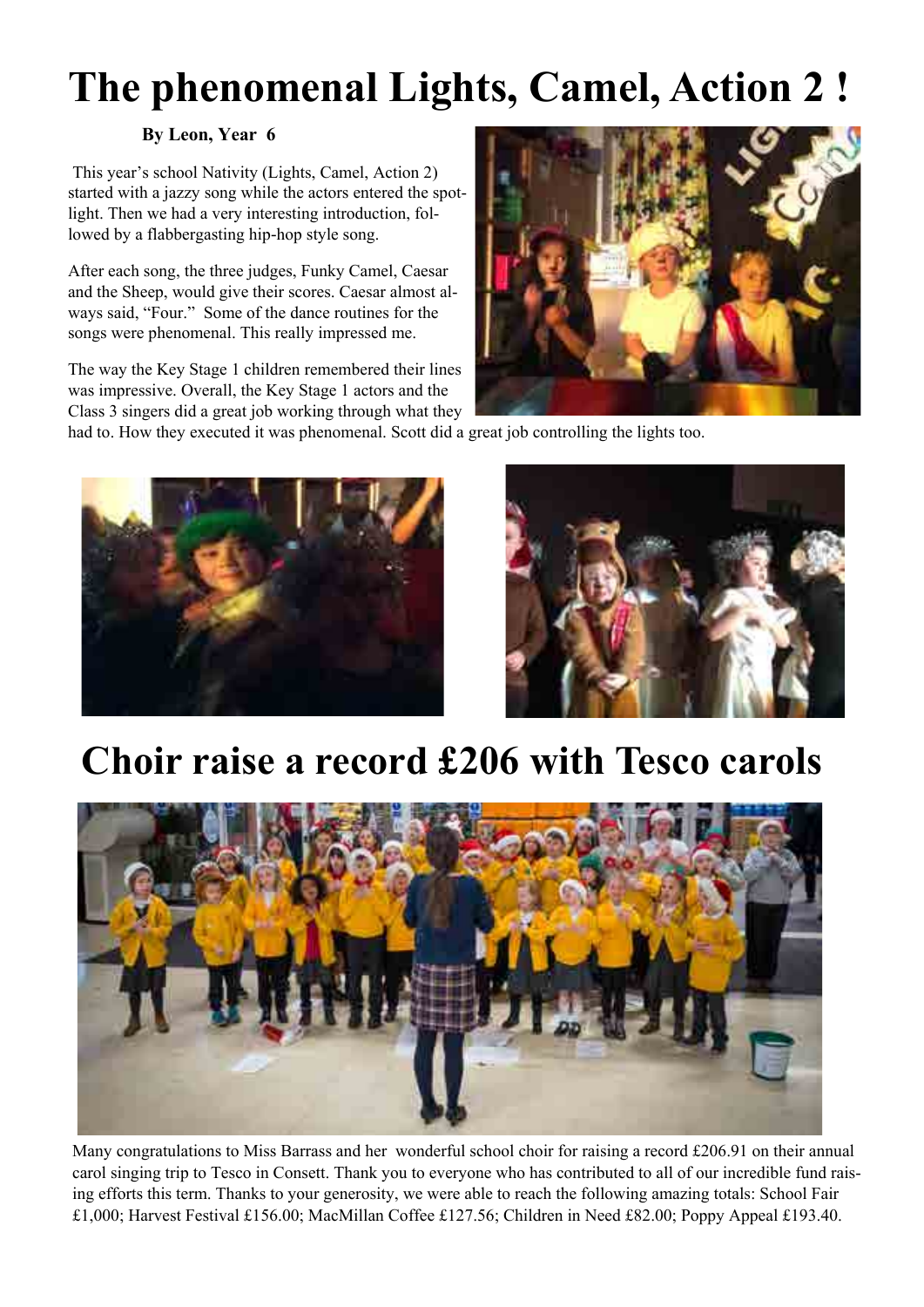## **Intrepid Emma makes a name for herself on Dukeshouse trip**



### **By Emma, Year 5**

From 12th to 15th November, Class 4 went to Dukeshouse Wood with Mr and Mrs Gilbert. Friday was my favourite day. We had problem solving and Jacob's Ladder.

On Jacob's Ladder we had to pull the rope and if you were about to go you were attached to the ground and had the job to pull up the rope attached to the harness. When it was mine and Drew's turn I got to the top of the ladder in record time and next season it's going to be known as Emma's Ladder.

Every step of the rungs got bigger and bigger as you went up. I only got to the top because of team work. I got up one rung and then I helped Drew get up. There were eight rungs to climb up and most people got up three to six. Drew got up to the sixth but then she could reach no further.

After that we had problem solving. One of the problems was having to get over two planks without touching the floor. There was another one where you had to go past each other in order of shoe size.

I had a fun time and hopefully I'll go back again. We went to bed at 10:00pm and were woken up at 7:00am. The food was really nice. On Tuesday it was American, on Wednesday Italian, on Thursday English and on Friday East to East.

There was crate stacking, where you had to stack up as many crates as you can in three minutes and stand on them. We got 13, the highest any kid has ever got.



Some of us pushed our limits to get to the top of things or just got higher than they did last time. I thought everybody did really well. Mr Gilbert said it was one of the best groups he had ever had.

Dukeshouse Wood is one of my favourite places that I have visited in my life. I had a fun time and hopefully I'll go back.

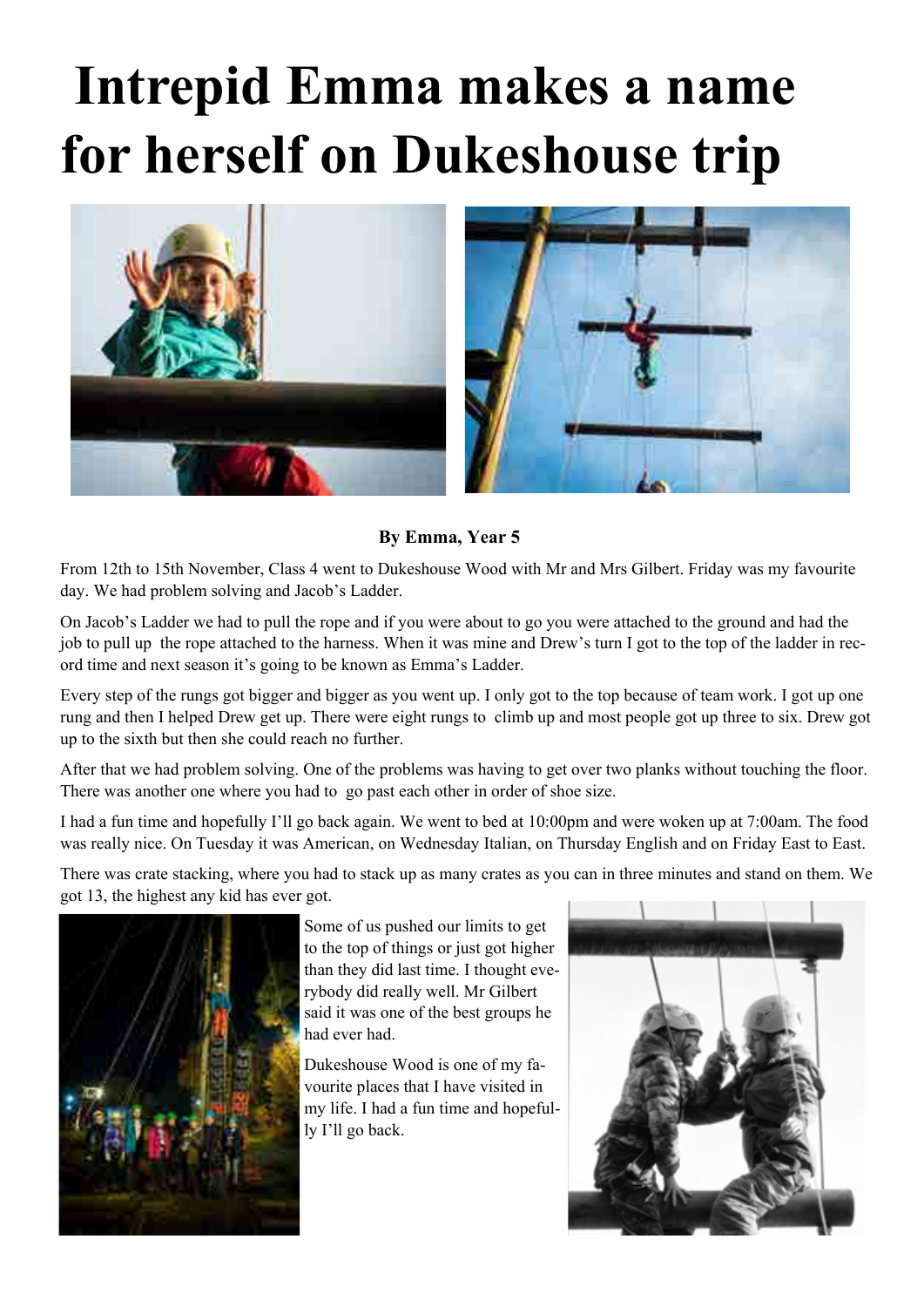









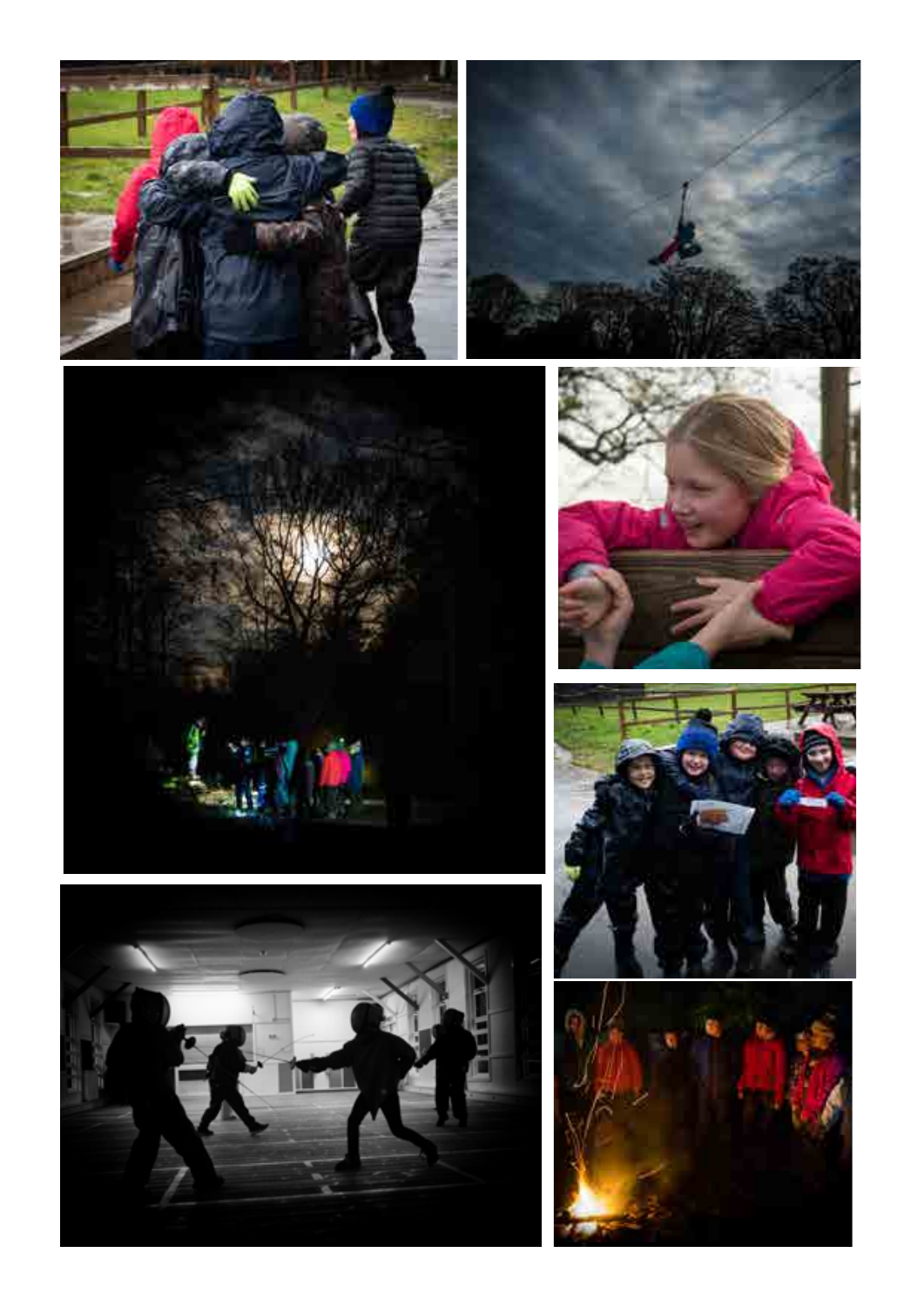## **Learning about Saints and surveys on our trip to Durham**

#### **By Alf T-M, Oliver and Daniel B, Year 5**

On Friday November 8th, years 5 and 6 went to Durham Cathedral to learn about the Christian Saints. We looked at one of the stained glass windows, which told the story of St Oswald, then we went to the back of the cathedral to learn about St Hilda.

After that, we moved on to St Cuthbert and Alf T-M wore a clay replica of St Cuthbert's cross, which was a cross with gold and garnets. After lunch we headed to the centre of Durham to do a survey.

There was a dilemma because Alf T-M and his partner Lewis left the pencils at the cathedral so Mr Gilbert bought some new ones [generously dipping into his retirement pot!—ed.].

We had to ask the public where they had come from and how they had got to Durham. One couple had come on their first date all the way from Scarborough!

After the survey, we headed back to the bus. Some of us talked about who would win a boxing match the next day between two YouTubers. We all picked the winner!



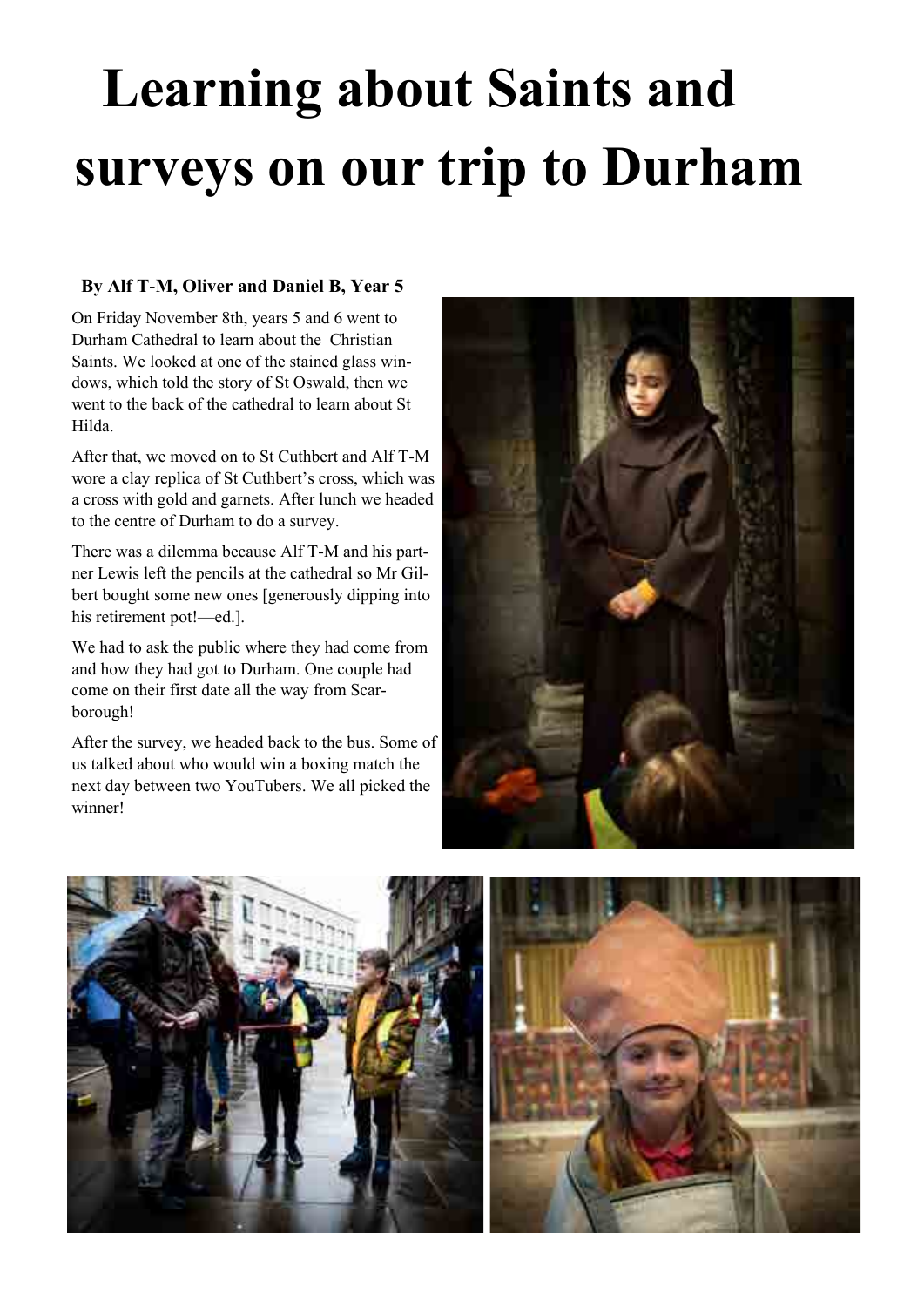

### **Kitchen Zoo cook up a treat with WOLF!**

![](_page_6_Picture_2.jpeg)

Years 1 and 2 had an amazing afternoon watching Kitchen Zoo perform WOLF! at Northern Stage in Newcastle. They danced, sang and hugely enjoyed themselves. Thanks to Bob, Hannah and Barbara the Sheep for their wonderful workshop in school.

![](_page_6_Picture_4.jpeg)